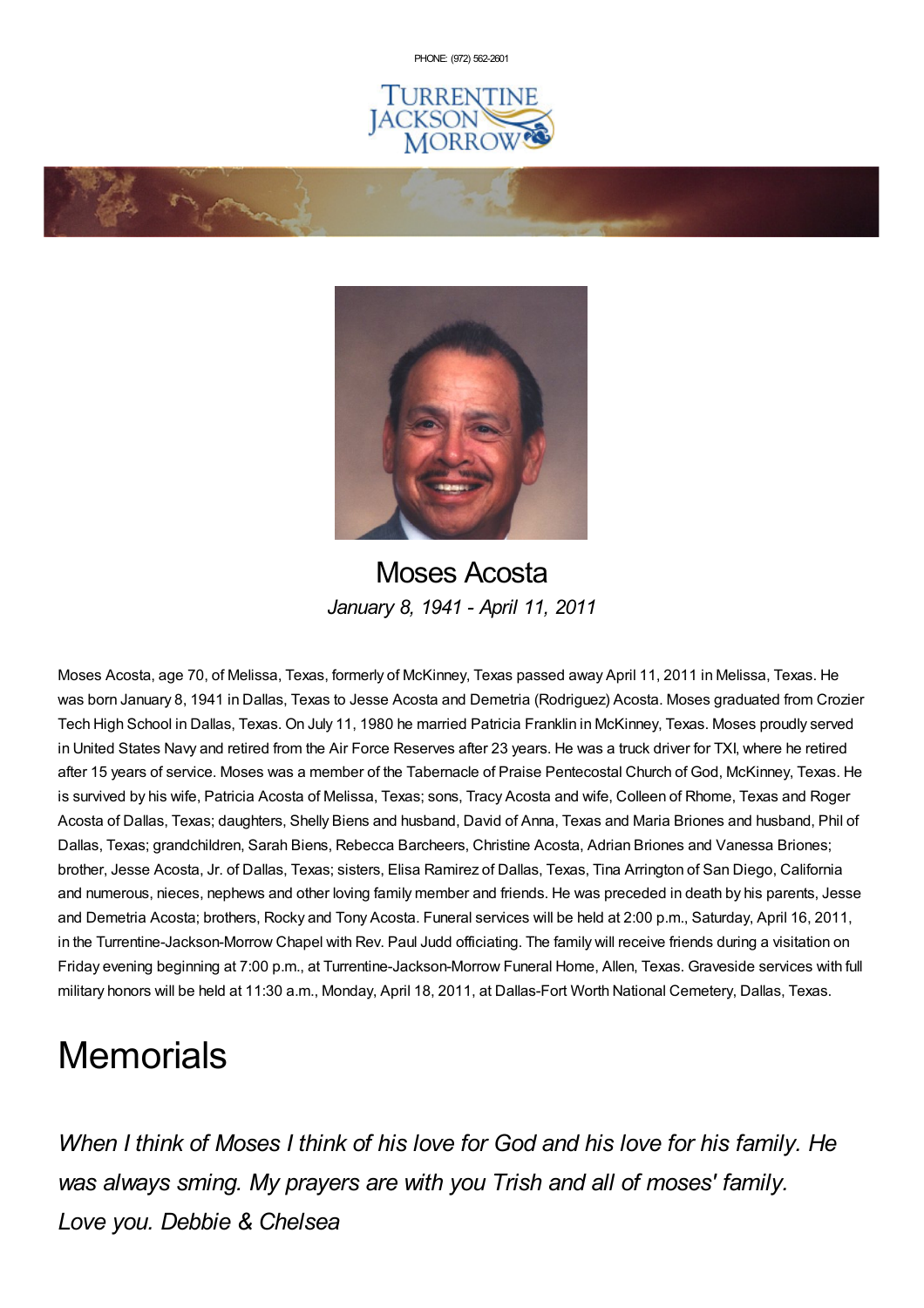#### **DEBBIE AND CHELSEA GONZALES, APRIL 16, 2011**

*Moses and I graduated together in '60 and both of us were ROTC officers part of our Junior year and all of our Senior year. Moses was a good friend with a smile on his face every time you saw. He was easy to become friends with. My sympathy to all of his family, especially to his wife and children. I will pray for you, and I'll never forget Moses Acosta. Waco Arterbury*

**J. WACO ARTERBURY, APRIL 16, 2011**

*Patrica, I am so sorry for your loss. May the Lord comfort you and your family.* **CHARM CAMERON, APRIL 15, 2011**

*To the Family, On behalf of the family of Ophelia Esparza, please accept sincere condolences and know that you will be in our prayers as you grieve your loss. I remember "Moi" as a great source of warmth and love for all who knew him and it is my prayer that the Lord's peace will comfort you through this difficult time.*

#### **MELINDA ESPARZA FITTS, APRIL 15, 2011**

*Patricia & Family Moses will be greatly missed, but we know that we will see him again. You all are in our prayers. We love you.*

### **MARTY & KAREN NELSON, APRIL 15, 2011**

*Pat, We were so sorry to learn of your loss. Please know that our thoughts and prayers are with you and your family during this very difficult time.*

**TOM & SAUNDA O'CONNELL, APRIL 15, 2011**

*I remember looking up to Moy as teenager admiring him for his natural ability to make everyone around him feel special. He never changed. You will be greatly missed and now I know that your reward is yours for eternity. My prayers and sincerest condolences to the Family and Friends.*

### **LOUIS M. GARCIA, APRIL 15, 2011**

*I will alway's remember at the end of his testimony's he would say " My name is wrtten down in the Lamb's Book Of Life and I am on my way to Heaven" He will be missed. My prayer's are with you*

#### **RITA KIRBY, APRIL 15, 2011**

*Shelly, I'm so sorry to hear about your dad. You and your family will be in our*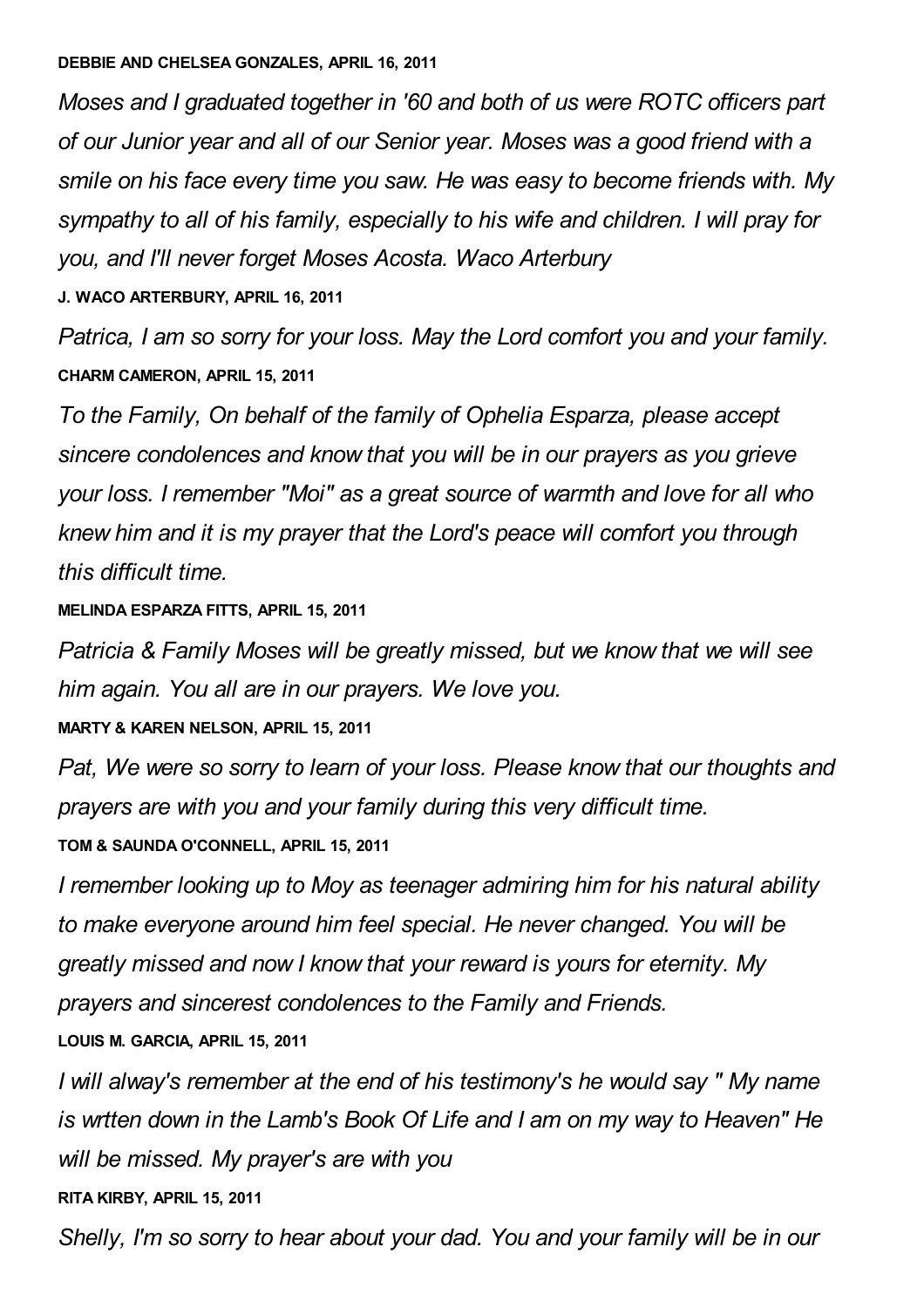*prayers and thoughts. May God's love bring you peace during this time. Julie, Mark and Shelby Cooke*

**JULIE COOKE, APRIL 14, 2011**

*Shelly and Family, Our thoughts and prayers are with you all during this difficult time. I can only imagine what you are going through and pray that God gives you peace and comfort to get through it together as a family. Love, Donna, Bobby, & Austin*

**DONNA PAYNE LATHAM, APRIL 14, 2011**

*Our prayers and love are with you Patricia, and to all the kids and grandkids. Moses was a man who truly lived his Christian life. Whether witnessing, singing or teaching, you could tell he was a Spirit filled man. Moses loved life, his family, his church, and I know it is hard to let go. He wouldn't want us to mourn him but to be excited because he is with his Lord and Savior in Heaven. By the grace of God, we will all see him again one day.*

**LEILANI & DAVID JUDD, APRIL 13, 2011**

*To the family-- we all know that Bro Moses is in the arms of Jesus- we will remember you all in our prayers but may the Lord bring the peace and understanding to each of you during this time of loss.. Bro Moses was truly an angel of God's. His singing will be going on in heaven-praises the almight King--*

# **HOWARD AND JOYCE STRANGE, APRIL 12, 2011**

*I have so many memories of Moses. The one that will always stand out is his WITNESS to me when I was out doing my own thing. He took the time to come to my home and let me know that Jesus loved me. I will never forget that. Because of his prayers and many others praying for me, I have been serving God for over 18 years. Moses has been there serving God in Our Church every step of the way! He will be missed. I look forward to seeing him when I get there!*

# **MELISSA CERVANTES, APRIL 12, 2011**

*knowin my uncle Moses and havin him in my life means more to me than ne one will ever no,trully a great person and loved one that will be missed,knowin*